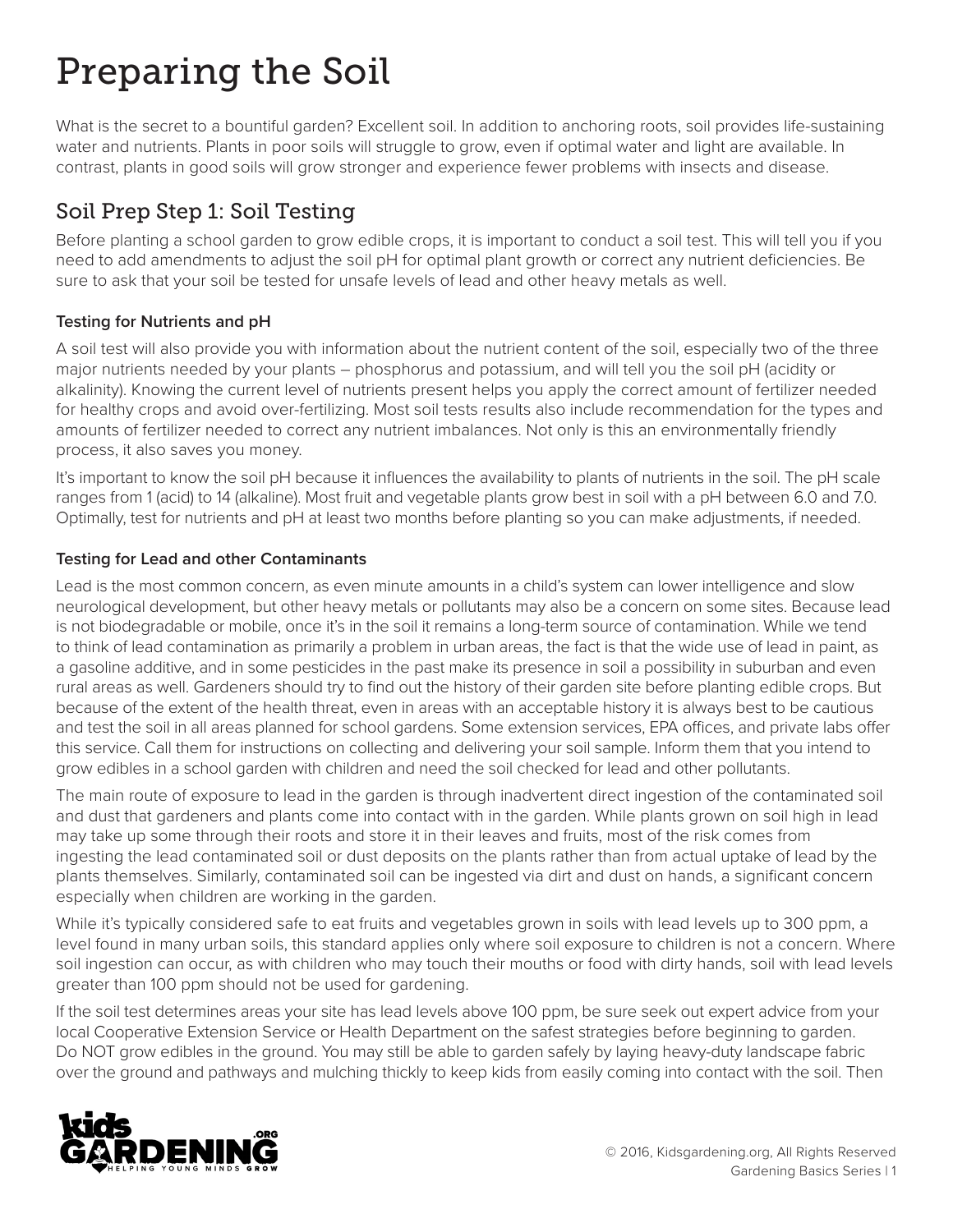construct raised beds at least 18 inches tall and fill them with fresh, uncontaminated soil. Supervise young children to ensure they do not eat dirt or unwashed vegetables and make sure everyone washes hands immediately after gardening and before meals.

If you are not growing edibles, you still need to take steps to limit children's direct contact with contaminated soil and dust if lead levels exceed 100 ppm. Always put down landscape fabric and top it with mulch. Soils with lead levels that are not suitable for veggies may still grow great shade trees, flowering shrubs, and cut flowers, as long as adults taking proper precautions do the planting and working of the soil. Risk varies with the level of contamination, and if your soil test reveals lead levels above 100 ppm, be sure seek out expert advice from your local Cooperative Extension Service or Health Department on the safest strategies before beginning to garden. A word of caution though, if your soil has high lead levels and you choose to grow non-edibles; make sure knowledge about the contamination is passed down to the new garden coordinators each year so that later on, your ornamentals are not replaced with edibles.

For more information, see Plan for a Safe and Successful Edible Garden.

## Soil Prep Step 2: Cultivating the Soil

Once lead and nutrient testing is complete, it is time to literally dig in. If your site is brand new, till the soil (by hand or with a tiller) a month before you intend to plant to break down the existing vegetation, and remove tenacious weeds by hand. If the soil is very wet, wait for it to drain before you work the soil so you will not compact it. To test for the right moisture level, squeeze a handful of soil. If it forms a tight ball that drips water or holds its shape when you open your hand, it's too wet. The soil ball should hold together slightly, but crumble easily when you touch it.

Also at this time you can add lime to raise pH or sulfur to lower it, according to your soil test recommendations, and fertilizer to replenish nutrients. As plants grow, they remove nutrients from the soil. When they die, worms, insects, mites, and microbes break the plants down, returning their nutrients to the soil. But in the garden, we break this cycle by harvesting plants and remove the remaining dead plant material at the end of the season. So we have to replenish nutrients each gardening season by incorporating organic matter, like compost, and by adding fertilizers. Manufactured fertilizers, both synthetic and organically based, come in handy for improving the supply of available nutrients in the soil, but they don't improve soil structure and encourage beneficial soil microbes the way organic matter does, so you shouldn't rely solely on them for your garden's fertility. Adding a 2-3 inch thick layer of organic matter not only improves nutrient content, it also improves the soil's ability to hold moisture, air, and minerals. As another benefit, organic matter steadily releases its nutrients to plants rather than making them available all at once.

Once your garden is established, it is not necessary to till or turn over the soil each spring. Tilling can actually be detrimental to the soil, disrupting the ecosystem of beneficial microorganisms, harming soil structure, and speeding up the breakdown of organic matter in the soil. Especially if you are gardening in permanent beds, whether raised or ground-level, it's easy to cover the bare soil with a protective layer of mulch over the winter to prevent erosion and inhibit weed growth in the spring. Then gently rake the mulch to one side to scatter fertilizer, if needed; add a new layer of organic matter, and only dig in the soil as needed to plant your seedlings or seeds. Finally, renew the layer of mulch to keep weeds under control.

#### **Soil for Raised Beds**

When planting raised beds, you will most likely bring in soil from an outside source like a landscaping company. You want to find soil specifically formulated for growing garden plants like fruits and vegetables. Although some municipalities may be willing to donate compost or soil for your organization, be cautious with any donations. Ask questions about any soil you bring in (donated or purchased) and find out where it comes from and if any testing has been completed to make sure it is free of contaminants. To be on the safe side, you should complete your own soil test once delivered. Always secure the best soil you can find for your raised beds. Good soil is an important and wise investment in a school garden program.